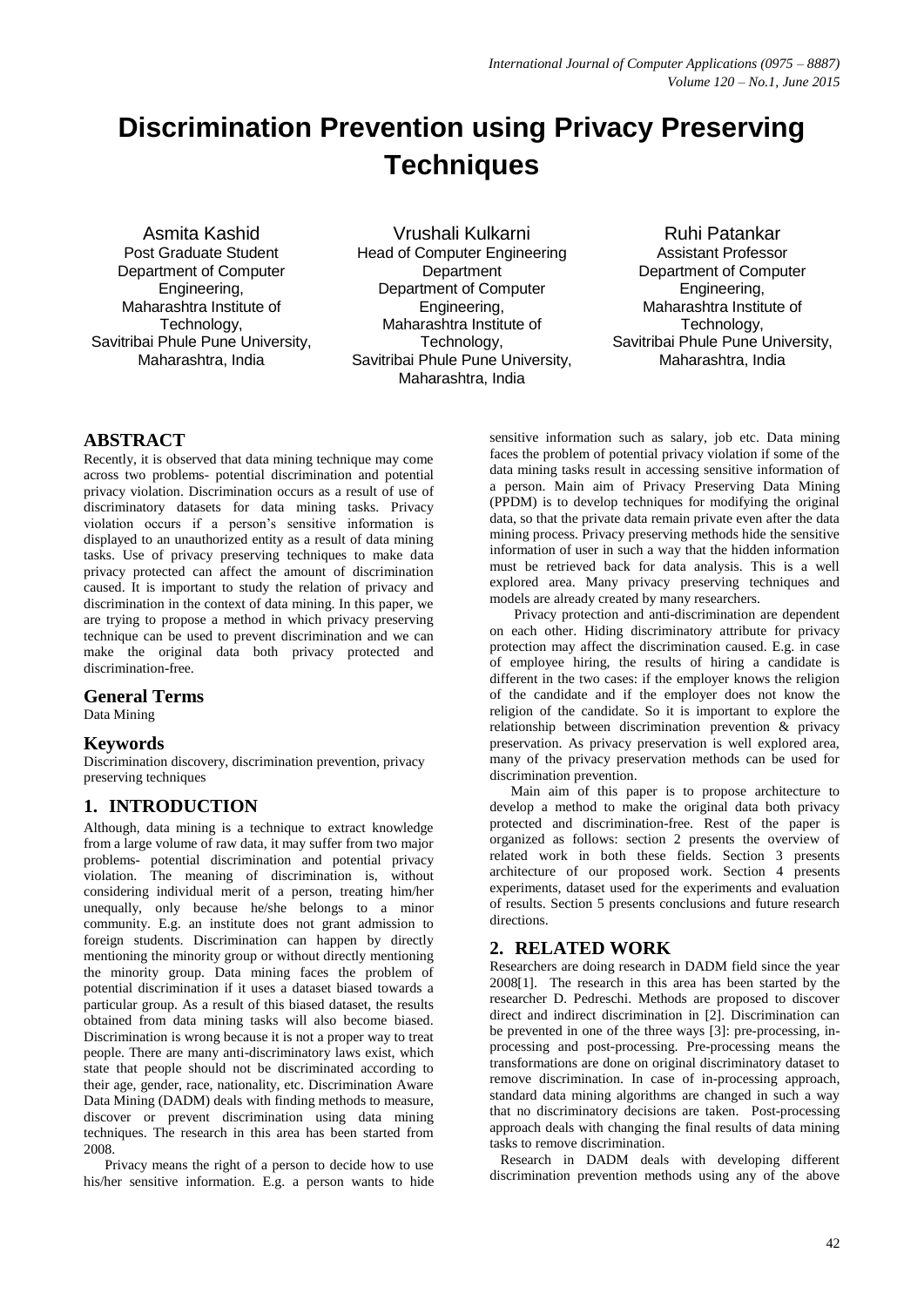three approaches. Different methods for discrimination prevention using preprocessing approach are shown in [3] [4] [5]. Modifications are done to standard decision tree techniques to prevent discrimination in [6]. Here both inprocessing and post-processing discrimination prevention approaches are used. Standard Naïve Bayes algorithms are modified to prevent discrimination in [7]. It also uses both inprocessing and post-processing approaches. Different metrics to measure amount of discrimination is given in [8].

 Different tools are developed to discover discrimination. A reference model, named LP2DD, to detect discrimination in automatic Decision Support System is presented in [9]. The tool DCUBE has been generated to discover discrimination [10]. The improvements in DCUBE have been done by developing DCUBE-GUI tool [11]. Further enhancements are done in [12]. The case studies to discover and prevent discrimination using the existing DADM methods are presented in [13] [14]. There are some other issues related to DADM such as imbalanced datasets [15] and conditional discrimination [16]. DADM is done using regression methods in [17].

 Some research also exists to identify relation between PPDM and DADM. [18] specifies the survey of different privacy preserving technique. The effect of data<br>anonymization techniques (e.g. generalization and anonymization techniques (e.g. generalization and suppression) on anti-discrimination is given in [19]. The method to make data discrimination free using privacy preserving model (e.g. t-closeness) is shown in [20]. The impact of knowledge publishing on anti-discrimination is shown in [21] [22]. Privacy attack strategies are used to discover indirect discrimination in [23]. Slicing [24] is a data anonymization method, which provides privacy protection by making horizontal grouping of records and combining most co-related columns.

#### **3. PROPOSED WORK**

Our proposed work is to identify the relation between privacy preserving technique called slicing on anti-discrimination and developing a new technique to make data both discriminationfree and privacy-protected i.e. to develop a preprocessing technique which will handle both the problems faced by data mining- potential privacy violation and potential discrimination. Although some work is already done to identify effect of data anonymization on anti-discrimination [20] [21] [22], there are many other privacy preserving techniques such as permutation, perturbation, bucketization, slicing[24] which can be used for discrimination prevention. Slicing allows less information loss than that of generalization; it preserves both privacy and correlation in the original data. Because of this advantage, it is decided to use slicing in the proposed work. It may provide better results with anti-discrimination than that of generalization and suppression. As slicing preserves relation between most correlated attributes and breaks relationship between unrelated attributes, it may be possible to generate a method to handle conditional discrimination also.

Architecture of the proposed work is as depicted in Fig 1.

 The hypothesis for the proposed work is - Slicing may impact the discrimination. So it is necessary to consider both privacy and discrimination while creating discrimination prevention method.

Inputs to our proposed system are mentioned below-

Sensitive attribute (s): attributes in the input dataset which contain sensitive information (e.g. salary).

Quasi-identifier attributes (QI): set of attributes in the input dataset which can be used to re-identify an individual (e.g. age, gender which can be used to re-identify a person's salary).

Discriminatory attribute (DA): set of attributes in the input dataset which are specified as discriminatory by law (e.g. gender, race etc.)

Discrimination threshold  $(\alpha)$ : fixed threshold which states an acceptable level of discrimination according to laws and regulations.

The modules in the proposed system are as follows:

- 1) Module 1: It identifies discrimination in the given discriminatory dataset. Inputs to this module are discrimination threshold, discriminatory dataset and discriminatory attributes. This module calculates amount of discrimination w.r.t. given discriminatory attributes.
- 2) Module 2: Slicing method is applied in this module. Slicing partitions the highly co-related attributes in a same column. The co-relation between attributes is found using mean-square contingency coefficient. Then tuples are partitions into buckets. Most correlated attributes are combined with sensitive attribute. Swap values among each bucket. Split and put swapped values in the original table.
- 3) Module 3: Effect of slicing is checked on antidiscrimination. For this, variation in number of αdiscriminatory rules is calculated. If rules in transformed dataset are less than that of original dataset, then the method reduces discrimination, otherwise the method increases discrimination.
- 4) Module 4: Depending on output of Module 3, the discrimination prevention technique is created.

 With the proposed work we are planning to achieve the following objectives: 1) improving the existing approach 2) getting better results 3) incorporating conditional discrimination 4) creating a new method 5) comparing the proposed method with the existing methods. We are proposing to handle only direct discrimination.

## **4. EXPERIMENTS**

#### **4.1 Dataset**

German Credit [25] dataset is used for the proposed work German Credit data set contains 1000 records, 13 categorical and 7 numeric attributes, with credit as a class label. This dataset is frequently used in anti-discrimination literature. This can be used combined for DADM and PPDM researches. We are using categorical attribute for proposed dissertation work. Prediction task associated with this dataset is to determine whether a person is granted a credit (good) or denied a credit (bad). Foreign Worker = Yes and Personal Status = Female and not single are considered as discriminatory attributes. Job can be considered as a sensitive attribute. Personal\_status, Age, Foreign\_worker, Property\_magnitude, Own\_Telephone can be considered as QIs.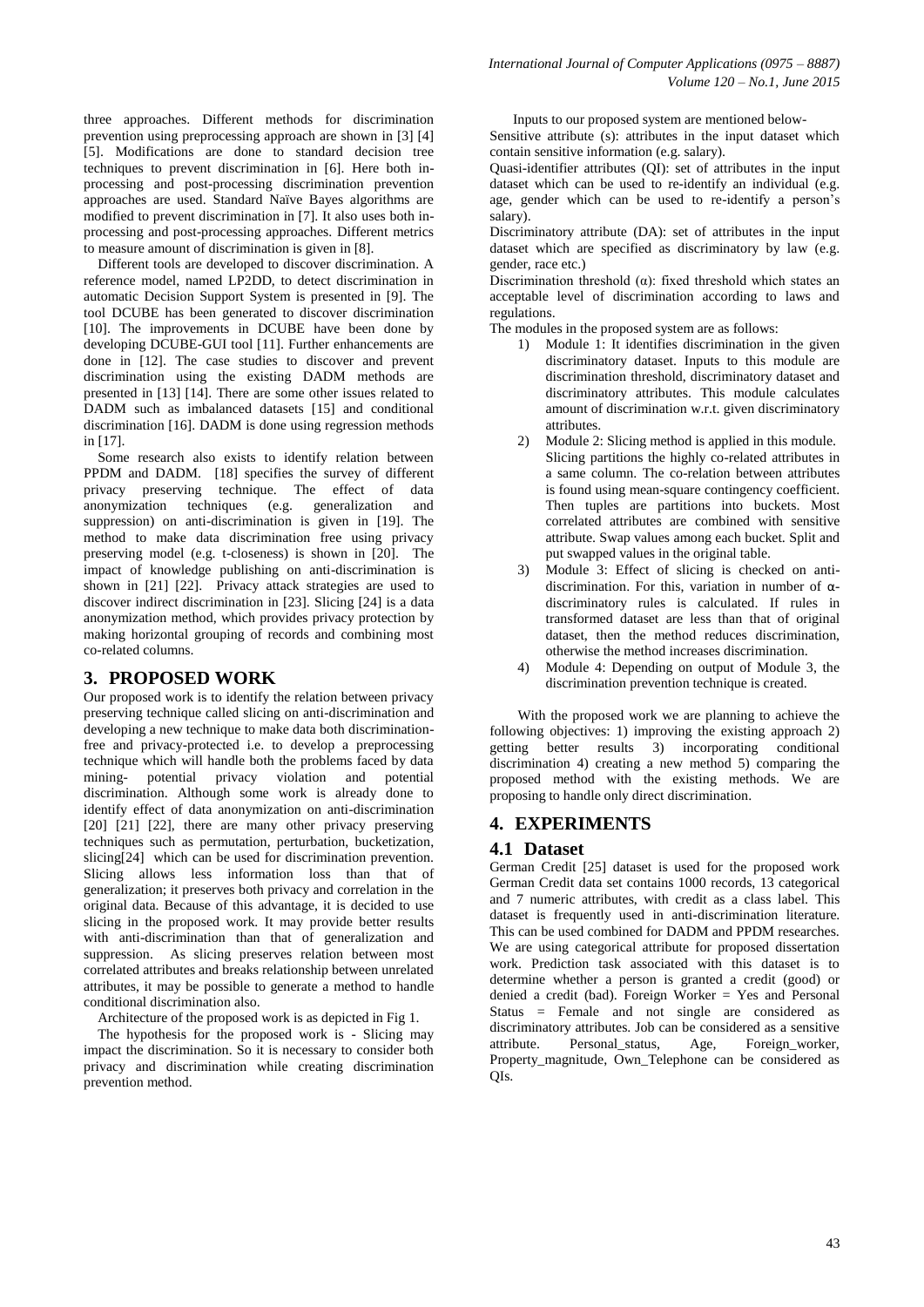

**Fig 1: Architecture of the proposed system**

### **4.2. Evaluation of Results**

From partial implementation, it can be concluded that, the input dataset is discriminatory according to the given discriminatory attributes. Partial results of the system are αdiscriminatory and α-protective rules. System identifies number of PD-classification rules for German credit dataset. E.g.[Purpose=Radio/TV,Foreign\_Worker=Yes]→[Class=Bad] ].Base rule for this rule is [Purpose=Radio/TV] $\rightarrow$ [Class=Bad]

Classification rule is the association rule with right hand side equals to class item. PD-classification rule is a classification rule which contains Potentially Discriminatory (PD) item set [2]. PD item sets are specified by human rights laws. E.g. gender, age, marital\_status etc. Base rule is a classification rule with all items same as PD-classification rule, except without PD item set. Each rule has confidence which states the probability of denying benefit. The confidence of the rule  $[Purpose=Radio/TV] \rightarrow [Class=Bad] (conf: 0.22143)$  states the probability of denying credit to the people with purpose radio/TV. Confidence of the rule [Purpose=Radio/TV, Foreign Worker=Yes] $\rightarrow$ {Class=Bad] (conf: 0.22545) states probability of denying credit to foreign workers who have asked credit for radio/TV.

Elift of PD-classification rule is the ratio of confidences of PD-classification rule and corresponding base rule [2]. Elift of the above PD-classification rule is:

Elift = conf (PD-classification rule) / conf (Base rule) = 1.01818

This elift states that being foreign worker increases the probability of denying credit w.r.t. all other people who have denied credit and who have asked credit for radio/TV. [Purpose=Radio/TV] is called context of the rule.

α is a fixed threshold, which states an acceptable level of discrimination according to rules and regulations[8]. The PD-

classification rule is called  $\alpha$ -protective if elift  $\alpha$  and if elift  $>= \alpha$ , the rule is called  $\alpha$ -discriminatory [8]. The above rule is α-discriminatory as elift  $>$  α. Given  $α = 1$ .

System discovers such kind of α-discriminatory rules in different contexts, so the german credit dataset is discriminatory w.r.t. Foreign\_Worker.

Table 1 depicts values of number of  $\alpha$ -discriminatory and  $\alpha$ protective rules for different values of α for german credit dataset. Graph in the Fig. 2 represents variations in the values of α-discriminatory and α-protective rules with different values of α. X-axis represents different values of α and Y-axis represents number of α-discriminatory and α-protective rules. It can be concluded from the graph that, as value of  $\alpha$ increases, number of α-discriminatory rules decreases and number of α-protective rules increases. I.e. discrimination reduces as value of α increases. This behavior is quite similar to the behavior in the literature.

**Table 2. German Credit Dataset: α-discriminatory and αprotective rules**

| Values of $\alpha$ | Number of $\alpha$ -<br>discriminatory rules | Number of $\alpha$ -<br>protective rules |
|--------------------|----------------------------------------------|------------------------------------------|
|                    | 216                                          | 25                                       |
| 1.1                | 39                                           | 202                                      |
| 1.2                | 15                                           | 226                                      |
| 1.25               |                                              | 238                                      |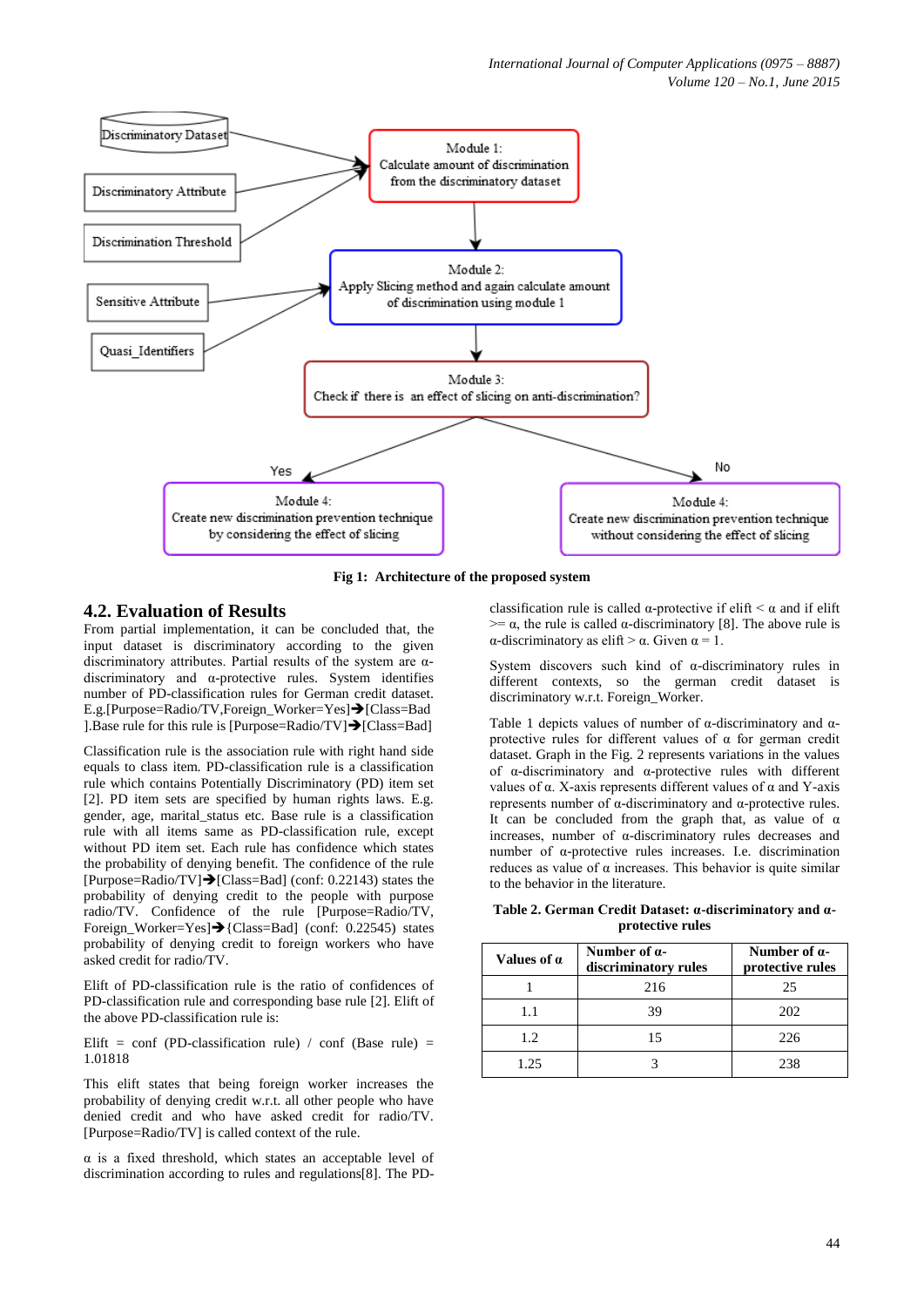

**Fig 2: German Credit dataset: α versus α-discriminatory and α-protective rules**

#### **5. CONCLUSIONS AND FUTURE RESEARCH DIRECTIONS**

DADM and PPDM are related to each other. PPDM is a well explored area, so many privacy preserving techniques can be used to study impact of PPDM on discrimination prevention. This opens a large research avenue in the interdisciplinary approach of discrimination and other areas such as privacy protection. It is needed to study privacy literature in detail to identify different privacy preserving techniques to be incorporated with discrimination. Different data anonymization methods can have different impact on discrimination. Some techniques may increase discrimination, some may decrease it or some may not have any effect on discrimination. It is possible to analyze impact of other data anonymization techniques than this paper.

The proposed system will be useful in discrimination prevention data mining. The domains where this system is applicable are: credit and insurance, public health agency, health care, medical institutions, financial organization. The proposed system is very useful to make data discrimination free and privacy protected.

Future research directions include studying the relation between privacy and anti-discrimination by using methods other than used in existing literature. Privacy preserving techniques can be used to handle only bad/explainable discrimination. Existing discrimination discovery and prevention techniques can be used to solve real life discrimination problem. E.g. identifying discrimination caused at an institute while granting admission. There is still a scope to generate new discrimination prevention techniques and new discrimination discovery measures. It is also possible to modify discrimination prevention techniques from the existing literature.

It is a good research avenue to identify severity of discrimination and study discrimination in terms of cause and effect.

#### **6. REFERENCES**

- [1] D. Pedreschi, S. Ruggieri, and F. Turini, "Discrimination-Aware Data Mining," Proc. 14th ACM Int'l Conf. Knowledge Discovery and Data Mining (KDD '08), pp. 560-568, 2008.
- [2] S. Ruggieri, D. Pedreschi, and F. Turini, "Data Mining for Discrimination Discovery," ACM Trans. Knowledge Discovery from Data, vol. 4, no. 2, article 9, 2010.
- [3] S. Hajian & J. Domingo-Ferrer, "A Methodology for Direct and Indirect Discrimination prevention in data

mining," IEEE transaction on knowledge & data engg. pp. 1445-1459, July 2013.

- [4] F. Kamiran and T. Calders, "Data preprocessing techniques for classification without discrimination," Intl' Journal of Knowledge & Information Systems, Springer, Vol.33, no.1, pp. 1-33, 2012.
- [5] F. Kamiran, T. Calders, "Classifying without discriminating," In: Proceedings of IEEE IC4 international conference on computer, Control & Communication, pp. 1-6, 2009.
- [6] F. Kamiran, T. Calders, and M. Pechenizkiy, "Discrimination Aware Decision Tree Learning," Proc. IEEE Int'l Conf. Data Mining (ICDM '10), pp. 869-874, 2010.
- [7] T. Calders and S. Verwer, "Three Naive Bayes Approaches for Discrimination-Free Classification," Data Mining and Knowledge Discovery, vol. 21, no. 2, pp. 277-292, 2010.
- [8] D.Pedreschi, S.Ruggieri and F.Turini, "Measuring Discrimination in Socially-Sensitive Decision Records.<sup>7</sup> Proc. Ninth SIAM Data Mining Conf. (SDM '09), pp. 581-592, 2009.
- [9] D.Pedreschi, S.Ruggieri and F.Turini, "Integrating Induction and Deduction for Finding Evidence of Discrimination", Proc. 12th ACM Int'l Conf. Artificial Intelligence and Law (ICAIL '09), pp. 157-166, 2009.
- [10] S. Ruggieri, D. Pedreschi, and F. Turini, "DCUBE: Discrimination Discovery in Databases," Proc. ACM Int'l Conf. Management of Data (SIGMOD '10), pp. 1127-1130, 2010.
- [11] B.Gao and B. Berendt, "Visual Data Mining for higherlevel patterns: discrimination aware data mining and beyond," in Proc. 20th Benelearn, [http://www.benelearn2011.org/,](http://www.benelearn2011.org/) 2011.
- [12] B.Berendt and S.Preibusch, "Exploring Discrimination: A user-centric evaluation of discrimination-aware data mining," in Proc. IEEE 12th Int'l Conf. on Data Mining Workshops (ICDMW), pp. 344-351, 2012.
- [13] S. Hajian, J. Donimgo-Ferrer and Martı'nez-Balleste', "Discrimination Prevention in Data Mining for Intrusion and Crime Detection," Proc. IEEE Symp. Computational Intelligence in Cyber Security (CICS'11), pp.47-54, 2011.
- [14] A. Romei, S.Ruggieri and F.Turini, "Discovering gender discrimination in project funding," ICDM Workshops, pp. 394-401, 2012.
- [15] G. Ristanoski, W. Liu, J. Bailey, "Discrimination Aware Classification for Imbalanced Dataset," Proc. 22nd ACM Int'l conference on information & knowledge management, pp. 1529-1532, 2013.
- [16] I. Zliobaite, F. Kamiran, T. Calders, "Handling Conditional Discrimination," 11th IEEE International Conference on Data Mining, pp. 992-1001, 2011.
- [17] T.Calders, A. Karim, F. Kamiran, W.Ali, and X. Zhang, "Controlling Attribute Effect in Linear Regression," Proc. IEEE 13th Int'l Conf. on Data Mining (ICDM), pp. 71-80, 2013.